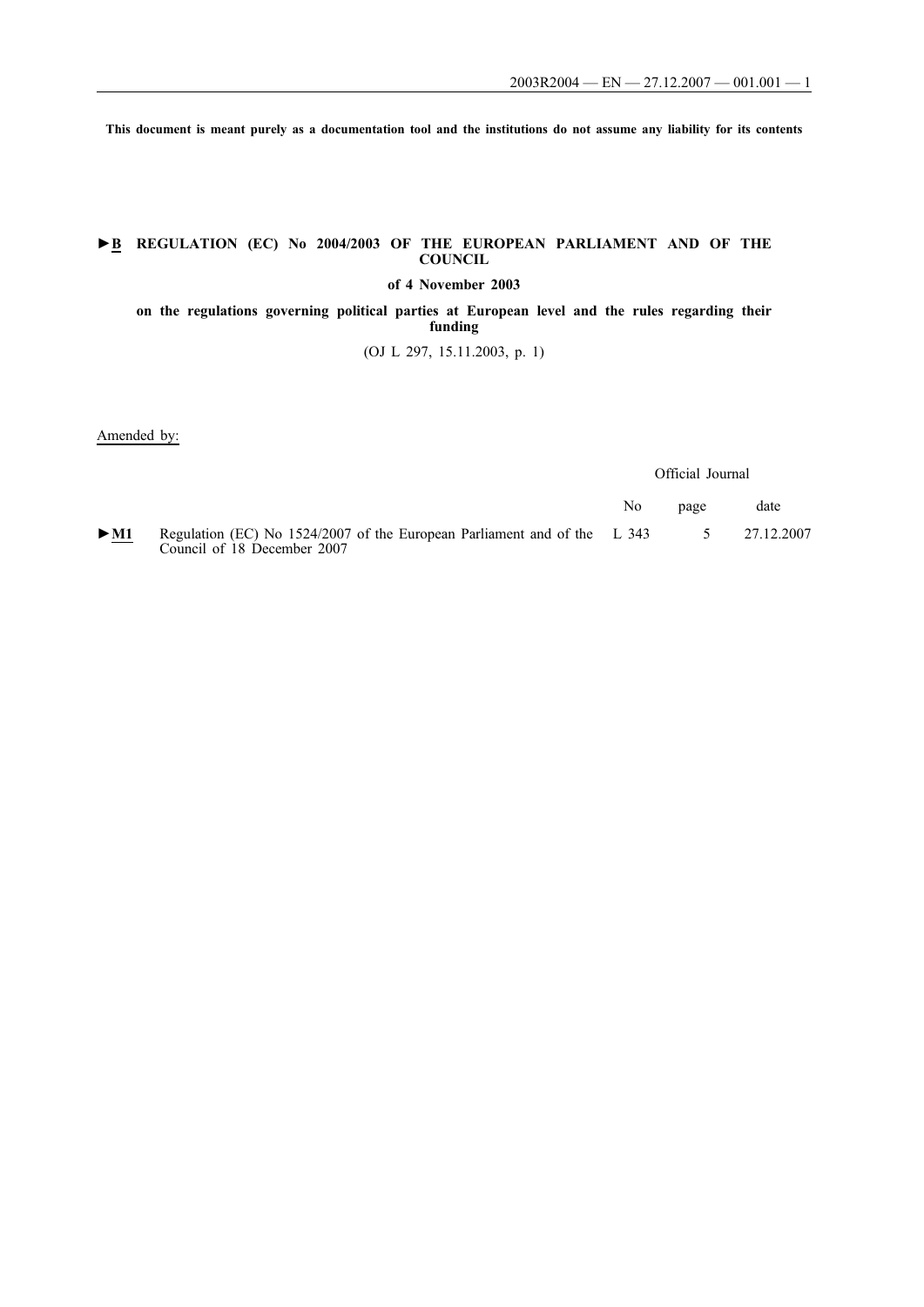#### **REGULATION (EC) No 2004/2003 OF THE EUROPEAN PARLIAMENT AND OF THE COUNCIL**

#### **of 4 November 2003**

### **on the regulations governing political parties at European level and the rules regarding their funding**

THE EUROPEAN PARLIAMENT AND THE COUNCIL OF THE EUROPEAN UNION,

Having regard to the Treaty establishing the European Community, and in particular Article 191 thereof,

Having regard to the proposal from the Commission,

Acting in accordance with the procedure laid down in Article 251 of the Treaty  $(1)$ ,

Whereas:

- (1) Article 191 of the Treaty states that political parties at European level are important as a factor for integration within the Union and that they contribute to forming a European awareness and to expressing the political will of the citizens of the Union.
- (2) A number of basic rules should be laid down, in the form of regulations, for political parties at European level, in particular with regard to their funding. Experience acquired in applying this Regulation should reveal the extent to which these regulations should, or should not, be supplemented by further rules.
- (3) Experience has shown that a political party at European level will have as its members either citizens gathered together in the form of a political party or political parties which together form an alliance. The terms 'political party' and 'alliance of political parties' used in this Regulation should therefore be clarified.
- (4) In order to be able to identify a 'political party at European level', it is important to set certain conditions. In particular, it is necessary for political parties at European level to observe the principles on which the European Union is founded, as set out in the Treaties and recognised in the Charter of Fundamental Rights of the European Union.
- (5) The procedure to be followed by political parties at European level which wish to receive funding pursuant to this Regulation should be laid down.
- (6) Provision should also be made for regular verification of the conditions applied for identifying a political party at European level.
- (7) Political parties at European level which have received funding under this Regulation should submit to obligations aimed at ensuring transparency of sources of funding.
- (8) In accordance with Declaration No 11 on Article 191 of the Treaty establishing the European Community annexed to the Final Act of the Treaty of Nice, the funding granted pursuant to this Regulation should not be used to fund, either directly or indirectly, political parties at national level. By virtue of same declaration, the provisions on the funding of political parties at

 $\overline{(^1)}$  Opinion of the European Parliament of 19 June 2003 (not yet published in the Official Journal) and Council Decision of 29 September 2003.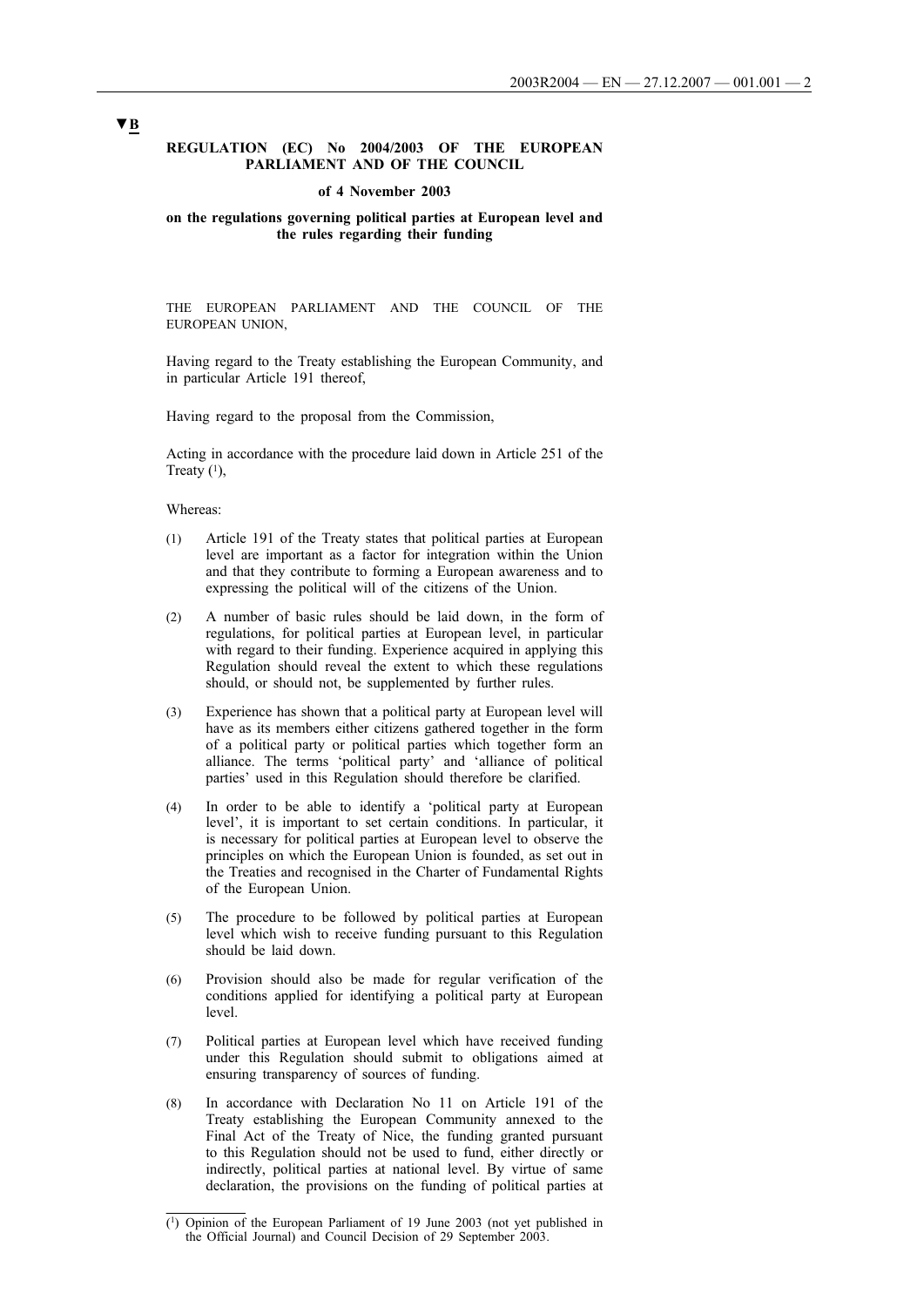European level should apply, on the same basis, to all the political forces represented in the European Parliament.

- (9) The nature of the expenditure that can be funded under this Regulation should be defined.
- (10) The appropriations allocated to funding under this Regulation should be determined in accordance with the annual budgetary procedure.
- (11) It is necessary to ensure maximum transparency and financial control of political parties at European level funded from the general budget of the European Union.
- (12) A scale should be set for distributing the appropriations available each year, taking into account, on the one hand, the number of beneficiaries and, on the other, the number of elected members in the European Parliament.
- (13) Technical assistance to be afforded by the European Parliament to political parties at European level should be guided by the principle of equal treatment.
- (14) The application of this Regulation and the activities funded should be examined in a report from the European Parliament which should be published.
- (15) The judicial control which falls within the jurisdiction of the Court of Justice will help ensure the correct application of this Regulation.
- (16) In order to facilitate transition towards the new rules, the application of some of the provisions of this Regulation should be postponed until the European Parliament has been formed after the elections due in June 2004,

HAVE ADOPTED THIS REGULATION:

#### *Article 1*

#### **Subject matter and scope**

This Regulation establishes rules on the regulations governing political parties at European level and rules regarding their funding.

#### *Article 2*

#### **Definitions**

For the purposes of this Regulation:

- 1. 'political party' means an association of citizens:
	- which pursues political objectives, and
	- which is either recognised by, or established in accordance with, the legal order of at least one Member State;
- 2. 'alliance of political parties' means structured cooperation between at least two political parties;
- 3. 'political party at European level' means a political party or an alliance of political parties which satisfies the conditions referred to in Article 3;

**▼M1**

4. 'political foundation at European level' means an entity or network of entities which has legal personality in a Member State, is affiliated with a political party at European level, and which through its activities, within the aims and fundamental values pursued by the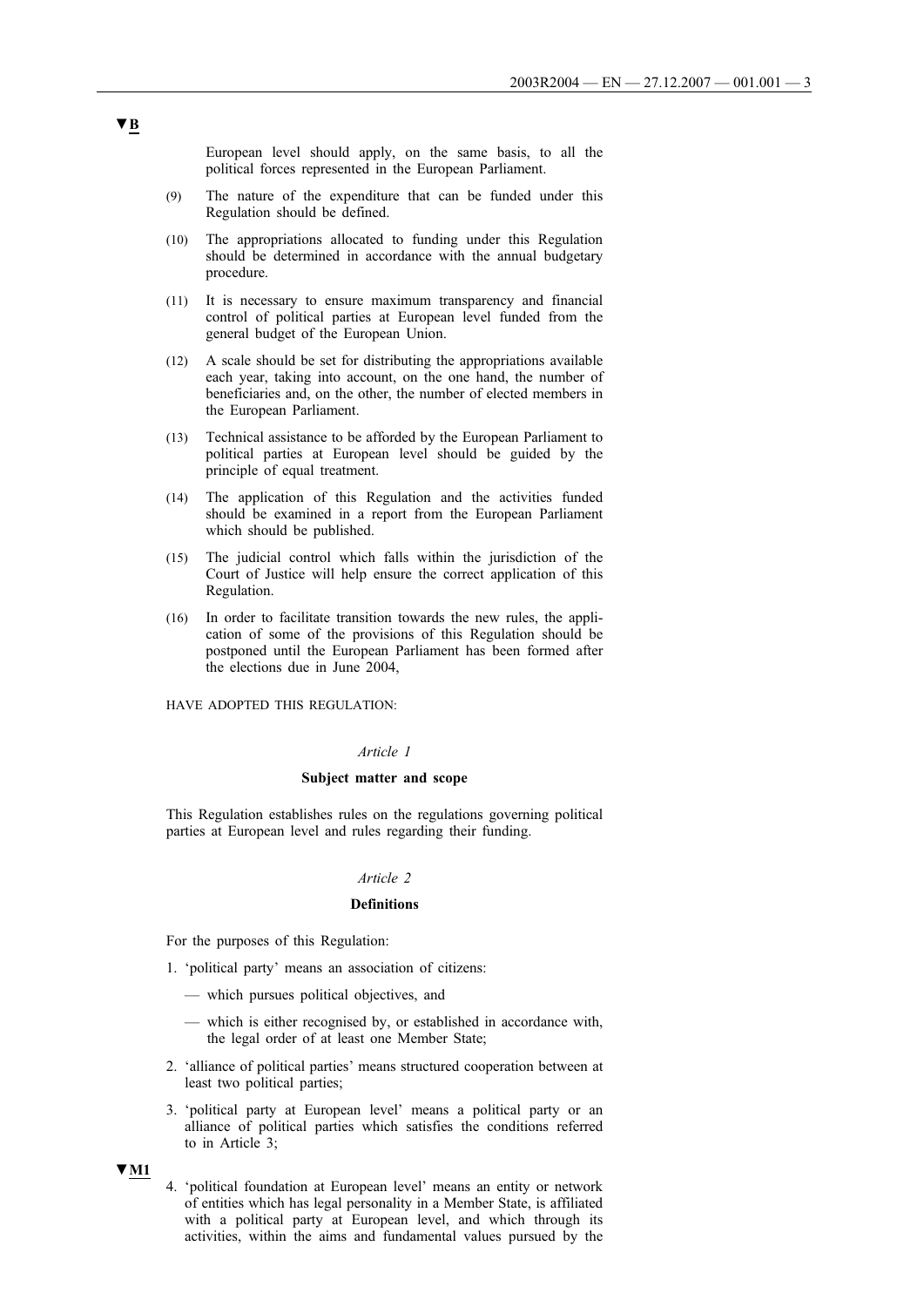European Union, underpins and complements the objectives of the political party at European level by performing, in particular, the following tasks:

- observing, analysing and contributing to the debate on European public policy issues and on the process of European integration,
- developing activities linked to European public policy issues, such as organising and supporting seminars, training, conferences and studies on such issues between relevant stakeholders, including youth organisations and other representatives of civil society,
- developing cooperation with entities of the same kind in order to promote democracy,
- serving as a framework for national political foundations, academics, and other relevant actors to work together at European level;
- 5. 'funding from the general budget of the European Union' means a grant within the meaning of Article 108(1) of Regulation (EC, Euratom) No 1605/2002 (1) (hereinafter referred to as the Financial Regulation).

## **▼B**

#### *Article 3*

## **Conditions**

**►M1** 1. ◄ A political party at European level shall satisfy the following conditions:

- (a) it must have legal personality in the Member State in which its seat is located;
- (b) it must be represented, in at least one quarter of Member States, by Members of the European Parliament or in the national Parliaments or regional Parliaments or in the regional assemblies, or

it must have received, in at least one quarter of the Member States, at least three per cent of the votes cast in each of those Member States at the most recent European Parliament elections;

- (c) it must observe, in particular in its programme and in its activities, the principles on which the European Union is founded, namely the principles of liberty, democracy, respect for human rights and fundamental freedoms, and the rule of law;
- (d) it must have participated in elections to the European Parliament, or have expressed the intention to do so.

#### **▼M1**

2. A political foundation at European level shall satisfy the following conditions:

- (a) it must be affiliated with one of the political parties at European level recognised in accordance with paragraph 1, as certified by that party;
- (b) it must have legal personality in the Member State in which its seat is located. This legal personality shall be separate from that of the political party at European level with which the foundation is affiliated;

<sup>(1)</sup> Council Regulation (EC, Euratom) No 1605/2002 of 25 June 2002 on the Financial Regulation applicable to the general budget of the European Communities (OJ L 248, 16.9.2002, p. 1). Regulation as last amended by Regulation (EC) No 1525/2007 (OJ L 343, 27.12.2007, p. 9).;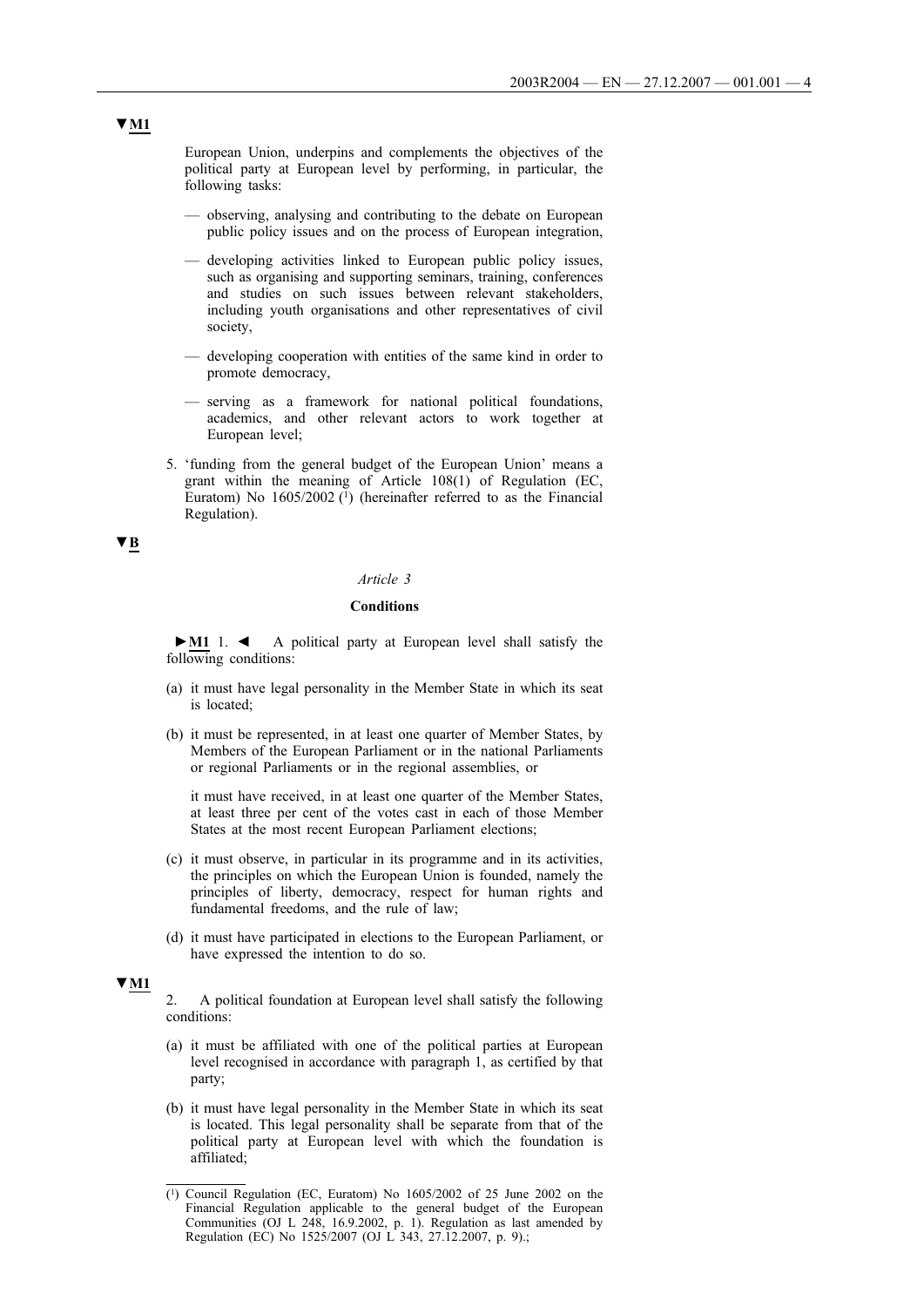- (c) it must observe, in particular in its programme and in its activities, the principles on which the European Union is founded, namely the principles of liberty, democracy, respect for human rights and fundamental freedoms, and the rule of law;
- (d) it shall not promote profit goals;
- (e) its governing body shall have a geographically balanced composition.

3. Within the framework of this Regulation, it remains for each political party and foundation at European level to define the specific modalities for their relationship, in accordance with national law, including an appropriate degree of separation between the daily management as well as the governing structures of the political foundation at European level, on the one hand, and the political party at European level with which the former is affiliated, on the other hand.

## **▼B**

#### *Article 4*

#### **Application for funding**

1. In order to receive funding from the general budget of the European Union, a political party at European level shall file an application with the European Parliament each year.

The European Parliament shall adopt a decision within three months and authorise and manage the corresponding appropriations.

2. The first application shall be accompanied by the following documents:

#### **▼M1**

(a) documents proving that the applicant satisfies the conditions laid down in Articles 2 and 3;

## **▼B**

- (b) a political programme setting out the objectives of the political party at European level;
- (c) a statute defining in particular the bodies responsible for political and financial management as well as the bodies or natural persons holding, in each of the Member States concerned, the power of legal representation, in particular for the purposes of the acquisition or disposal of movable and immovable property and of being a party to legal proceedings.

Any amendment concerning the documents referred to in paragraph 2, in particular a political programme or statute, which have already been presented, shall be notified to the European Parliament within two months. In the absence of such notification, funding shall be suspended.

### **▼M1**

4. A political foundation at European level may apply for funding from the general budget of the European Union only through the political party at European level with which it is affiliated.

5. Funding for a political foundation at European level shall be allocated on the basis of its affiliation with a political party at European level, subject to Article 10(1). Articles 9 and 9a shall apply to the funds thus allocated.

6. Funding allocated to a political foundation at European level shall only be used for the purpose of financing its activities in accordance with Article 2(4). On no account may it be used to finance elections or referenda campaigns.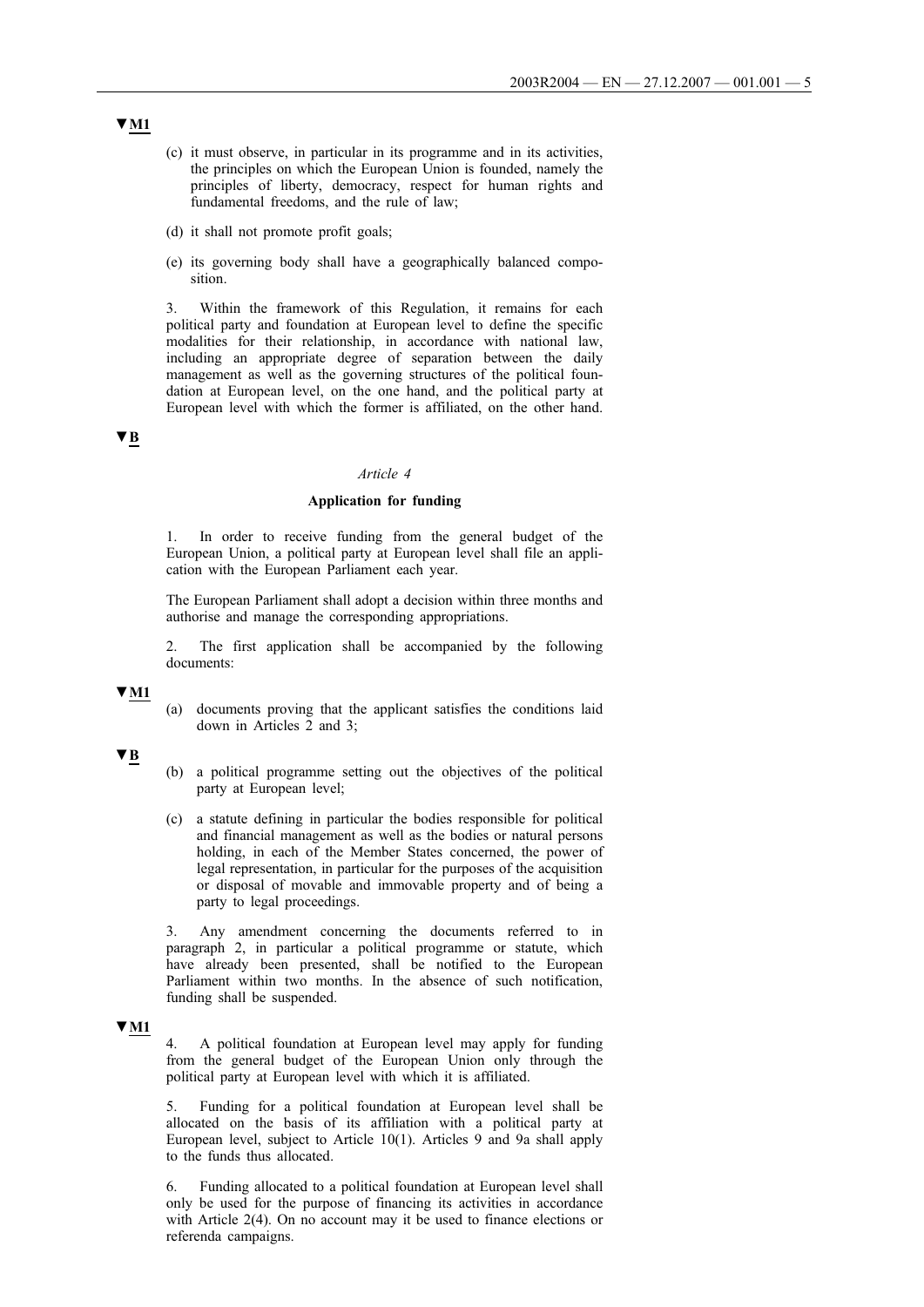## **▼M1**

7. Paragraphs 1 and 3 shall apply *mutatis mutandis* to the political foundations at European level when assessing applications for funding from the general budget of the European Union.

#### *Article 5*

#### **Verification**

1. The European Parliament shall verify regularly that the conditions set out in Article 3(a) and (b) continue to be met by political parties at European level.

2. With regard to the condition specified in Article 3(c), at the request of one quarter of its members, representing at least three political groups in the European Parliament, the European Parliament shall verify, by a majority of its members, that the condition in question continues to be met by a political party at European level.

Before carrying out such verification, the European Parliament shall hear the representatives of the relevant political party at European level and ask a committee of independent eminent persons to give an opinion on the subject within a reasonable period.

The committee shall consist of three members, with the European Parliament, the Council and the Commission each appointing one member. The secretariat and funding of the committee shall be provided by the European Parliament.

3. If the European Parliament finds that any of the conditions referred to in Article 3(a), (b) and (c) is no longer satisfied, the relevant political party at European level, which has for this reason forfeited this status, shall be excluded from funding under this Regulation.

#### **▼M1**

4. Paragraph 2 shall apply *mutatis mutandis* to the political foundations at European level.

If the political party at European level with which a political foundation at European level is affiliated forfeits its status, the political foundation at European level in question shall be excluded from funding under this Regulation.

6. If the European Parliament finds that any of the conditions referred to in Article  $3(2)(c)$  are no longer satisfied, the political foundation at European level in question shall be excluded from funding under this Regulation.

#### *Article 6*

#### **Obligations linked to funding**

1. A political party at European level as well as a political foundation at European level shall:

- (a) publish its revenue and expenditure and a statement of its assets and liabilities annually;
- (b) declare its sources of funding by providing a list specifying the donors and the donations received from each donor, with the exception of donations not exceeding EUR 500 per year and per donor.

2. A political party at European level as well as a political foundation at European level shall not accept: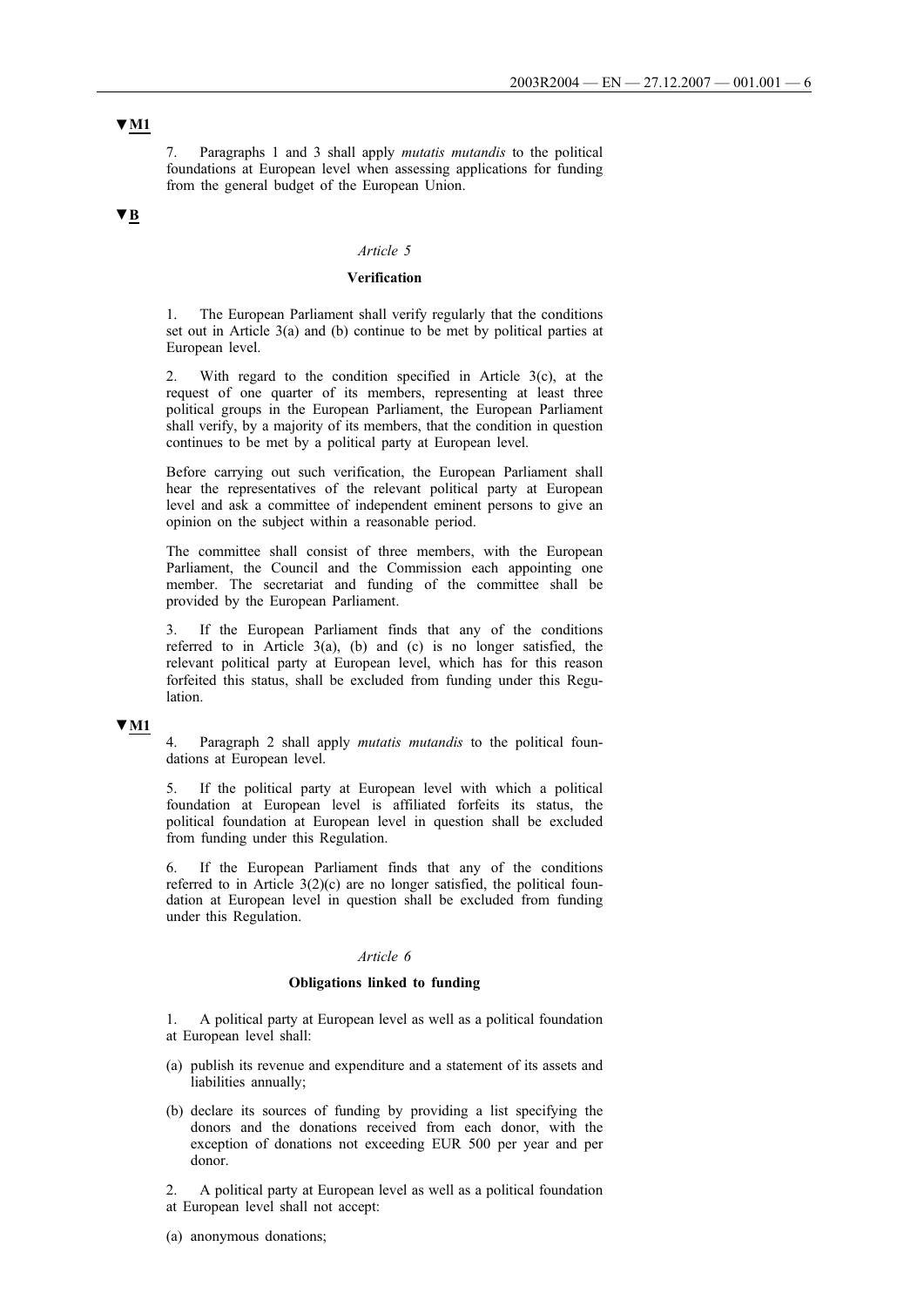- (b) donations from the budgets of political groups in the European Parliament;
- (c) donations from any undertaking over which the public authorities may exercise directly or indirectly a dominant influence by virtue of their ownership of it, their financial participation therein, or the rules which govern it;
- (d) donations exceeding EUR 12 000 per year and per donor from any natural or legal person other than the undertakings referred to in point (c) and without prejudice to paragraphs 3 and 4;
- (e) donations from any public authority from a third country, including from any undertaking over which the public authorities may exercise directly or indirectly a dominant influence by virtue of their ownership of it, their financial participation therein, or the rules which govern it.

3. Contributions to a political party at European level from national political parties which are members of a political party at European level or from a natural person who is a member of a political party at European level shall be admissible. Contributions to a political party at European level from national political parties or from a natural person shall not exceed 40 % of the annual budget of that political party at European level.

4. Contributions to a political foundation at European level from national political foundations, which are members of a political foundation at European level, as well as from political parties at European level, shall be admissible. Those contributions shall not exceed 40 % of the annual budget of that political foundation at European level and may not derive from funds received by a political party at European level pursuant to this Regulation from the general budget of the European Union.

The burden of proof shall rest with the political party at European level concerned.

## *Article 7*

#### **Prohibition of funding**

The funding of political parties at European level from the general budget of the European Union or from any other source may not be used for the direct or indirect funding of other political parties, and in particular national parties or candidates. These national political parties and candidates shall continue to be governed by national rules.

2. The funding of political foundations at European level from the general budget of the European Union or from any other source shall not be used for the direct or indirect funding of political parties or candidates either at European or national level or foundations at national level.

#### *Article 8*

#### **Nature of expenditure**

Without prejudice to the funding of political foundations, appropriations received from the general budget of the European Union in accordance with this Regulation may only be used to meet expenditure directly linked to the objectives set out in the political programme referred to in Article  $4(2)(b)$ .

Such expenditure shall include administrative expenditure and expenditure linked to technical assistance, meetings, research, cross-border events, studies, information and publications.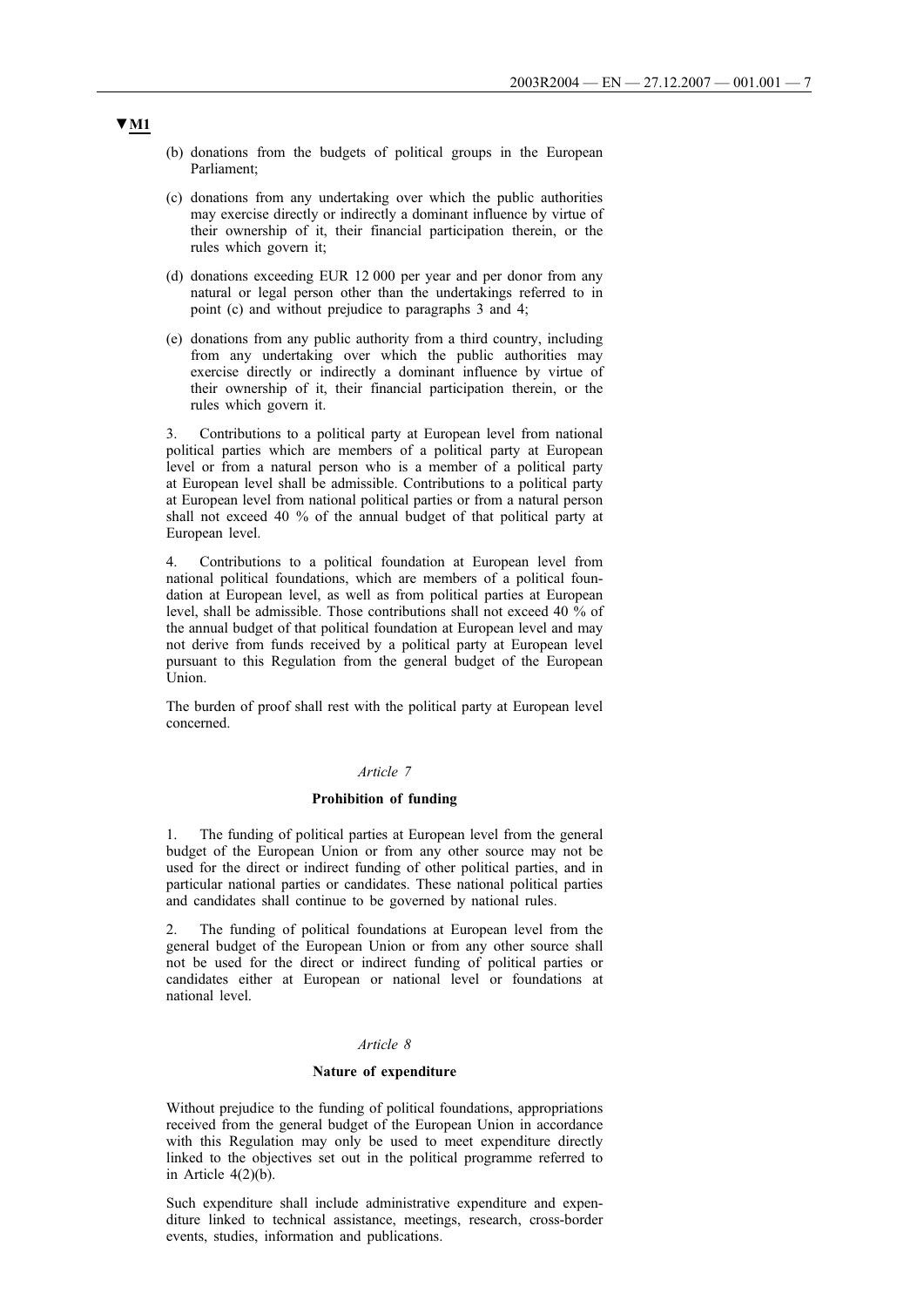The expenditure of political parties at European level may also include financing campaigns conducted by the political parties at European level in the context of the elections to the European Parliament, in which they participate as required in Article  $3(1)(d)$ . In accordance with Article 7, these appropriations shall not be used for the direct or indirect funding of national political parties or candidates.

Such expenditure shall not be used to finance referenda campaigns.

However, in accordance with Article 8 of the Act concerning the election of the members of the European Parliament by direct universal suffrage, the funding of and limitation of election expenses for all parties and candidates at European Parliament elections is governed in each Member State by national provision.

## **▼B**

#### *Article 9*

#### **Implementation and control**

## **▼M1**

1. Appropriations for funding of political parties at European level and political foundations at European level shall be determined under the annual budgetary procedure and shall be implemented in accordance with the Financial Regulation and its implementing provisions.

The implementing procedures of this Regulation shall be laid down by the authorising officer.

2. The valuation of movable and immovable property and its depreciation shall be carried out in accordance with the provisions applicable to the institutions as laid down in Article 133 of the Financial Regulation.

3. Control of funding granted under this Regulation shall be exercised in accordance with the Financial Regulation and its implementing provisions.

Control shall also be exercised on the basis of annual certification by an external and independent audit. This certification shall be transmitted, within six months of the end of the financial year concerned, to the European Parliament.

### **▼B**

4. Further to application of this Regulation, any funds improperly received by political parties at European level from the general budget of the European Union shall be refunded to that budget.

5. Any document or information required by the Court of Auditors in order to carry out its task shall be supplied to it at its request by the political parties at European level receiving funding granted under this Regulation.

Where expenditure is committed by political parties at European level jointly with national political parties and other organisations, evidence of the expenditure incurred by the political parties at European level shall be made available to the Court of Auditors.

6. Funding of political parties at European level in their capacity as bodies pursuing an objective of general European interest shall not be subject to the provisions of Article 113 of the Financial Regulation relating to the decreasing of the funding.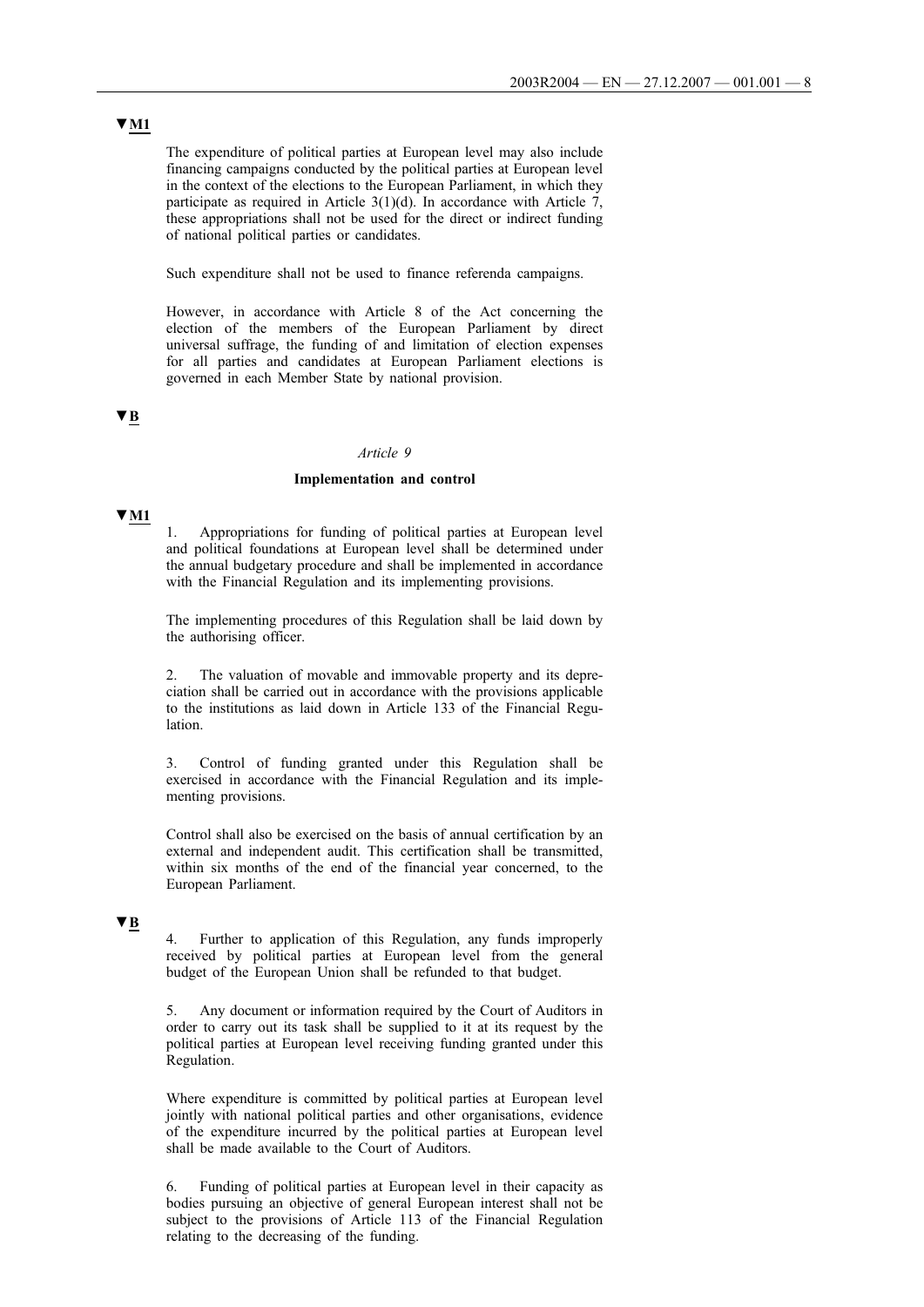#### *Article 9a*

#### **Transparency**

The European Parliament shall publish jointly in a section of its website created for the purpose the following documents:

- an annual report with a table of the amounts paid to each political party and each political foundation at European level, for each financial year for which grants have been paid,
- the report of the European Parliament on the application of this Regulation and the activities funded, as referred to in Article 12,
- the provisions for the implementation of this Regulation.

## **▼B**

#### *Article 10*

## **Distribution**

1. Available appropriations shall be distributed annually as follows among the political parties at European level which have obtained a positive decision on their application for funding as referred to in Article 4:

- (a) 15 % shall be distributed in equal shares;
- (b) 85 % shall be distributed among those which have elected members in the European Parliament, in proportion to the number of elected members.

For the application of these provisions, a Member of the European Parliament may be a member of only one political party at European level.

#### **▼M1**

2. Funding charged to the general budget of the European Union shall not exceed 85 % of those costs of a political party or political foundation at European level which are eligible for funding. The burden of proof shall rest with the relevant political party at European level.

## **▼B**

#### *Article 11*

#### **Technical support**

All technical support from the European Parliament to political parties at European level shall be based on the principle of equal treatment. It shall be granted on conditions no less favourable than those granted to other external organisations and associations that may be accorded similar facilities and shall be supplied against invoice and payment.

The European Parliament shall publish details of the technical support provided to each political party at European level in an annual report.

## **▼M1**

#### *Article 12*

#### **Evaluation**

The European Parliament shall publish, by 15 February 2011, a report on the application of this Regulation and the activities funded. The report shall indicate, where appropriate, possible amendments to be made to the funding system.